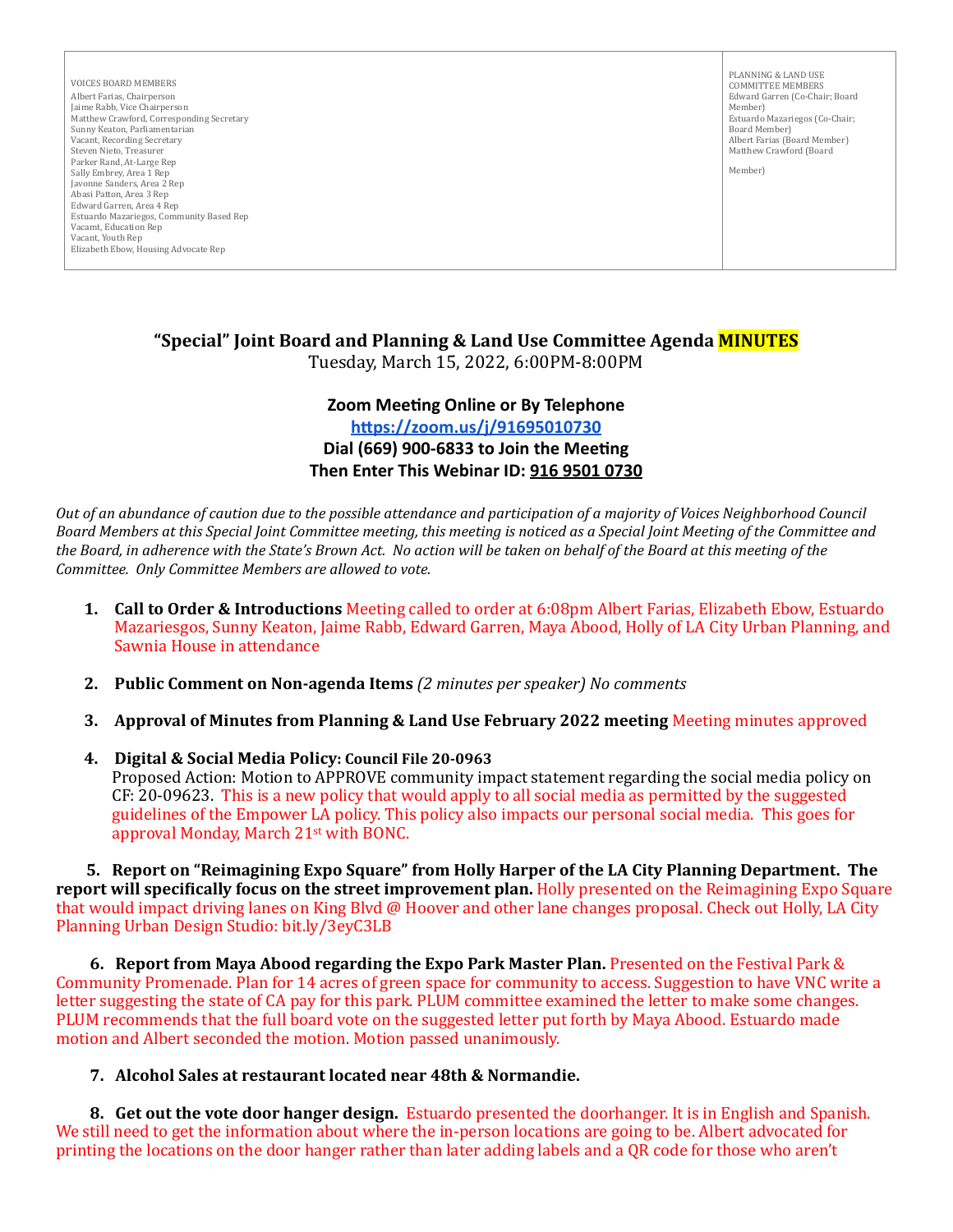registered to vote. The discussion continued about other items to encourage voting like magnets, flyers, postcards, and a second run of door hangars.

### **9. Neighborhood Stabilization Ordinance discussion. Item tabled, no discussion.**

**10. Discussion regarding application for city Grant funds for neighborhood councils. Albert explained the back story on this issue, no action was taken, will be ongoing discussion.** 

**11.** Discussion about petitioning the City of Los Angeles to utilize federal infrastructure funds to **upgrade electrical grid and services for residents in the Voices NC area (pilot demonstration \ program). Item tabled until next PLUM meeting** 

### **12. Request for future agenda items. None offered.**

## **12. Adjourn 7:56 PM**

Si requiere servicios de traducción, favor de avisar al Concejo Vecinal 3 días de trabajo (72 horas) antes del evento. Por favor contacte a Jaime Rabb, Vice Chair, al (323) 285-1877 o por correo electrónico a Vicechair@voicesnc.org para avisar al Concejo Vecinal.

In conformity with the September 16, 2021 Enactment of California Assembly Bill 361 (Rivas) and due to concerns over Covid-19, The Voices Neighborhood Council Meeting will be conducted entirely with a call-in option or internet-based service option.

Every person wishing to address the Board must dial (669) 900-6833, and enter 916 9501 0730 and then press # to join the meeting. When prompted by the presiding officer, to provide public input at the Neighborhood Council meeting the public will be requested to dial \*9 or use the Raise Hand option, to address the Board on any agenda item before the Board takes an action on an item. Comments from the public on agenda items will be heard only when the respective item is being considered.

Comments from the public on other matters not appearing on the agenda that are within the Board's jurisdiction will be heard during the General Public Comment period. Please note that under the Brown Act, the Board is prevented from acting on a matter that you bring to its attention during the General Public Comment period; however, the issue raised by a member of the public may become the subject of a future Board meeting. Public comment is limited to 3 minutes per speaker, unless adjusted by the presiding officer of the Board.

#### AB 361 Updates:

Public comment cannot be required to be submitted in advance of the meeting, only real-time public comment is required. If there are any broadcasting interruptions that prevent the public from observing or hearing the meeting, the meeting must be recessed or adjourned. If members of the public are unable to provide public comment or be heard due to issues within the Neighborhood Council's control, the meeting must be recessed or adjourned.

Any messaging or virtual background is in the control of the individual board member in their personal capacity and does not reflect any formal position of the Neighborhood Council or the City of Los Angeles.

As a covered entity under Title II of the Americans with Disabilities Act, the City of Los Angeles does not discriminate on the basis of disability and upon request will provide reasonable accommodation to ensure equal access to its programs, services, and activities. Sign language interpreters, assistive listening devices, or other auxiliary aids and/or services may be provided upon request. To ensure availability of services, please make your request at least 3 business days (72 hours) prior to the meeting by contacting the Department of Neighborhood Empowerment by calling (213) 978-1551 or email: NCsupport@lacity.org

**PUBLIC POSTING OF AGENDAS** – Neighborhood Council agendas are posted for public review as follows:

- Vermont Square Library, 1201 W. 48th St. Los Angeles, CA 90037
- [www.voicesnc.org](http://www.voicesnc.org)
- You can also receive our agendas via email by subscribing to L.A. City's Early Notification System (ENS)

#### **NOTICE TO PAID REPRESENTATIVES-**

If you are compensated to monitor, attend, or speak at this meeting, City law may require you to register as a lobbyist and report your activity. See Los Angeles Municipal Code Section 48.01 et seq. More information is available at ethics.lacity.org/lobbying.. For assistance, please contact the Ethics Commission at (213) 978-1960 or ethics.commission@lacity.org.

#### **PUBLIC ACCESS OF RECORDS**